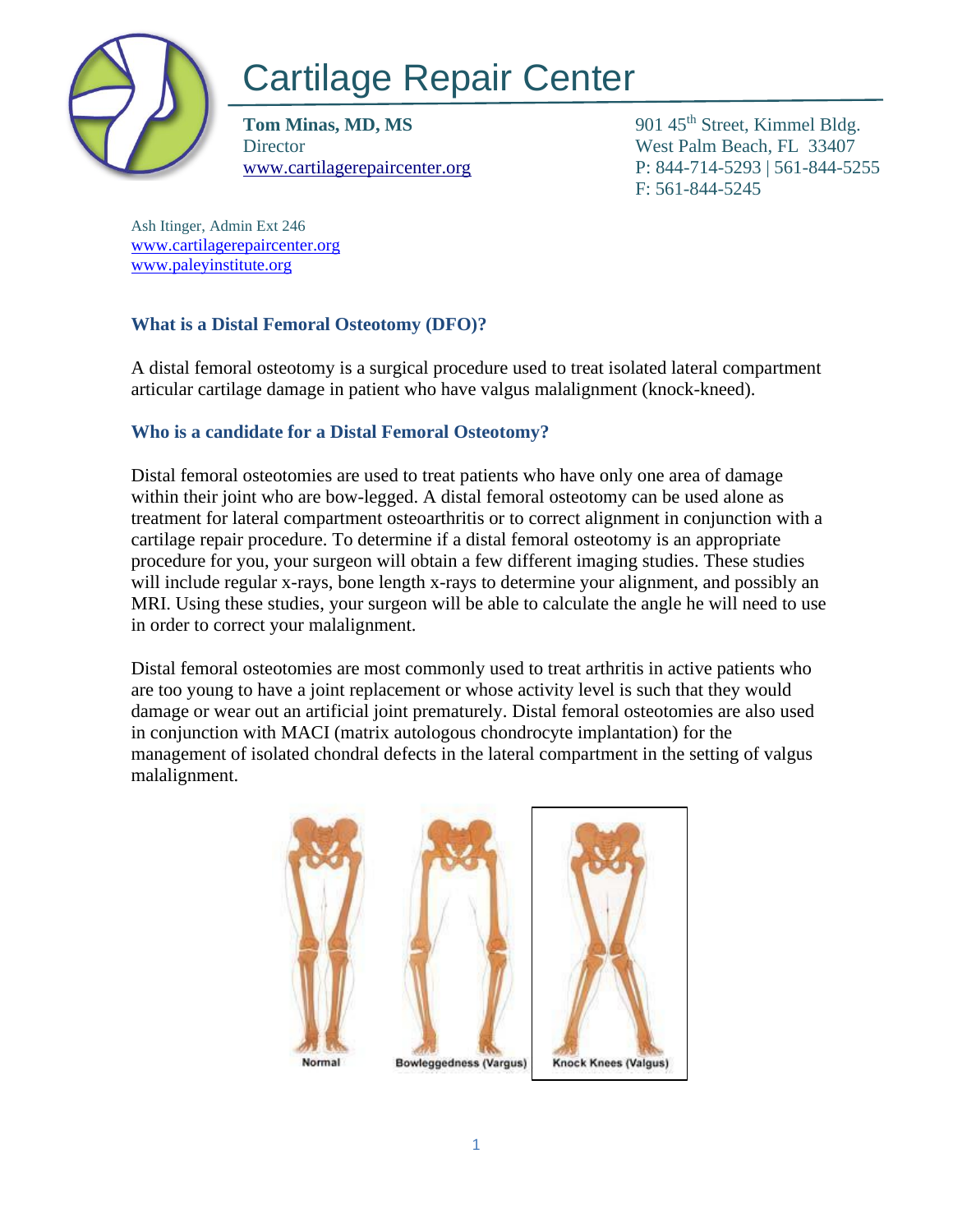#### **Who will happen during my surgery?**

Your surgery will be performed using either a general anesthetic or a spinal anesthetic depending on your preference. The amount of correction, leg length, and age will determine the type of osteotomy performed. Most commonly a closing-wedge distal femoral osteotomy is performed.

During your surgery, your surgeon will make a cut across the lower portion of your femur (thigh bone). The cut will go almost all the way across the bone and small wedge of bone will be removed to create a hinge. Then using x-ray guidance, your surgeon will close the hinge in your bone until your leg is straight and no longer knock-kneed. When the correct angle is achieved, the bone will be fixed in place using a plate and screws. This plate and screws act like a cast that you would wear if you broke your arm. The only difference is that the plate and screws can stay in your bone forever. Once your bone is well fixed and all the screws are in place, your surgeon will then put a material called Grafton<sup>™</sup> and freeze-dried cadaver sterile bone chips in the area of the cut. Grafton<sup> $TM$ </sup> is a bone putty that helps your bone to heal more quickly after surgery. Your surgical incision will then be closed using all "dissolving" stitches. This means that you will not have any stitches that need to come out.



#### **What can you expect post-operatively after a Distal Femoral Osteotomy?**

When you awake from surgery, you will have a brace on your leg that will keep your leg straight. It will be important for you to always wear this brace when you are up and about. You do not have to wear your brace while sleeping, using the continuous passive motion machine, or sitting.

After surgery, you will also be given two crutches and a CPM (continuous passive motion) machine. You will remain touch down weight bearing for a period of 6-8 weeks. Touch down weight bearing means that you will always walk with two crutches putting only the weight of your leg to the ground for balance. Then, you will progress to full body weight by 10 weeks and usually off crutches by 12-14 weeks. A CPM machine gently moves your knee through a preset range of motion (ROM). This is intended to ensure that you do not get stiff after surgery. You will be using it for 3-8 hours per day.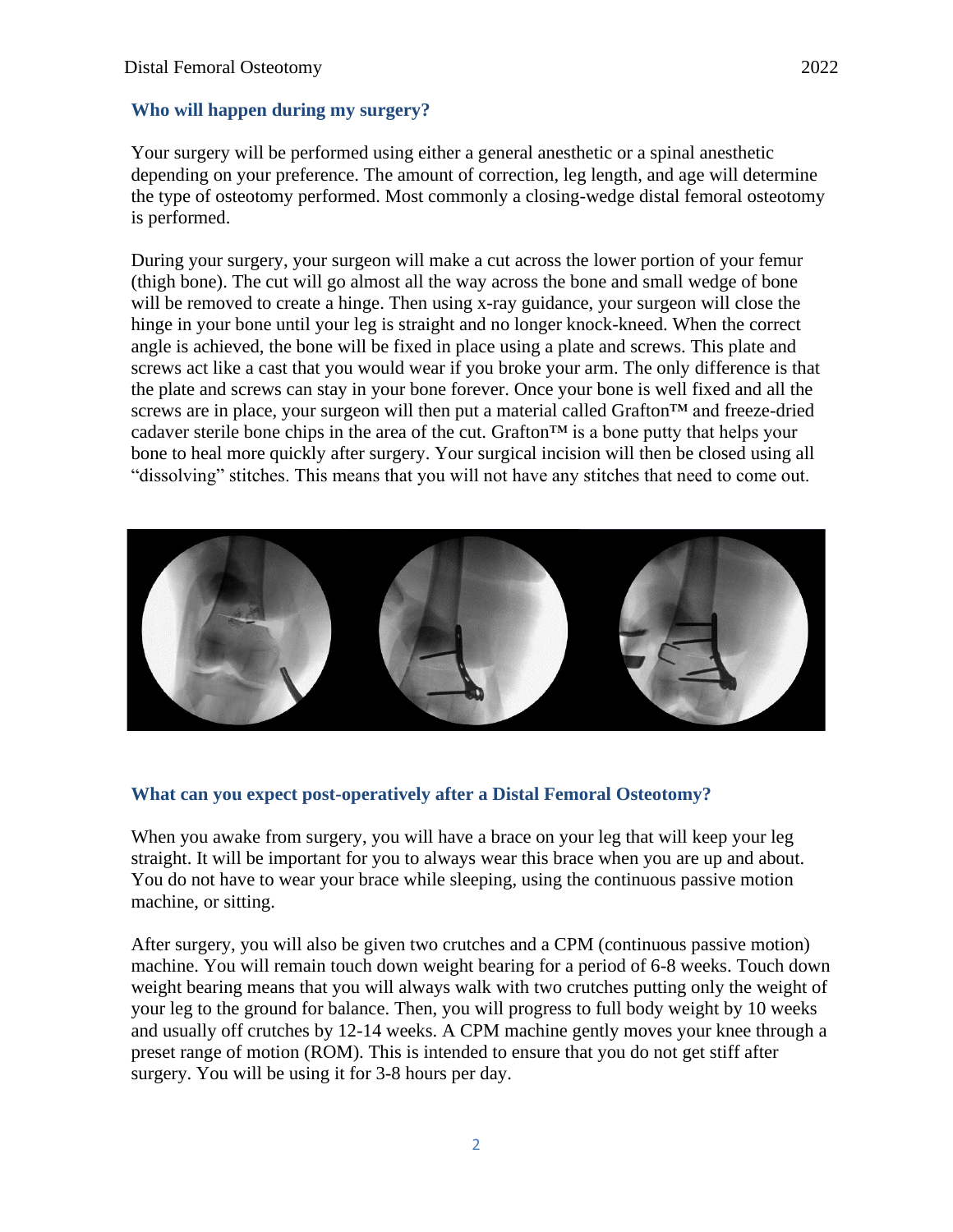Depending on your surgeon and how you are feeling, you will spend anywhere from 1-2 nights in the hospital. Do plan on spending at least one night. This is to make sure that you are comfortable and that your pain is well controlled. This time in the hospital also allows you to meet with physical therapy and get some early exercise and crutch training.

After surgery, you will be on a baby aspirin twice daily for 3 weeks,  $(81 \text{ mg } 2x/\text{day } x \text{ 3})$ weeks). This is done as a preventative measure for all our patients to help prevent blood clots following surgical intervention.

## **How will my pain be controlled after surgery?**

During your hospital stay, your pain will be controlled using IV pain medication. One of the goals of your care will be to transition you from IV pain medication to oral pain medication. This is often achieved on the first day after surgery. You will be sent home from the hospital with a prescription for oral pain medication to be filled at your local pharmacy. The most prescribed post-op pain medications include oxycodone and tramadol. Most patients will require regularly scheduled doses of pain medication for the first 1-2 weeks. Following week 2, you will begin to decrease your pain medication use to prior to physical therapy and before bedtime. Most patients will not require any pain medication past week 4-6. Cold ice therapy is also very effective for pain relief without medication side effects.

**For pain medication refills, you will need to come to the office for a face-to-face, inperson appointment. Florida State Law does not allow us to call in prescriptions or refill pain medication without an office visit. We are only allowed to give 7 days of pain medication at a time.** Be sure to follow the directions carefully. It is important to know how to obtain your pain medication refills appropriately and in a timely manner.

## **When will I follow-up with my surgeon after surgery?**

Your first post-operative visit will take place 2 to 3 weeks after your surgery. This appointment is critical for checking your incision healing and range of motion as well as to answer any questions you may have in the first few weeks following surgery. You will then follow-up 6 weeks, 12 weeks, 6 months, and one year after surgery. At 1-year post-op, you will discuss with your surgeon your return to higher level activity. After your first year, you will follow with your surgeon on a yearly basis.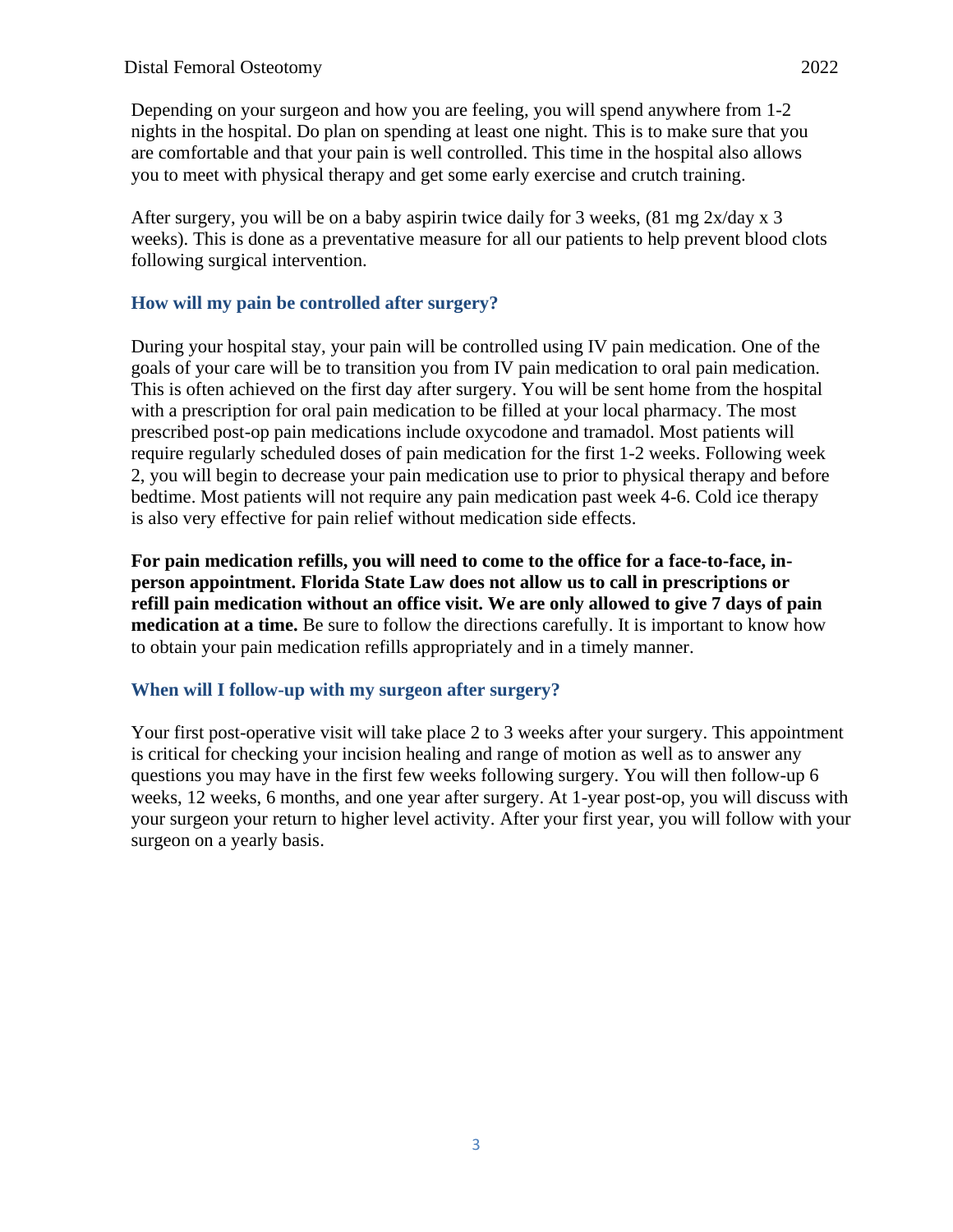# **Frequently Asked Questions**

**How do I get insurance approval for surgery?** Your insurance approval will be handled by your surgeon's finance office. Often, you do not need to do anything but wait for the administrative assistant to contact you to let you know you have been approved. In some instances, appeals need to be made to your insurance company for denial of services. If this is the case, the administrative assistant will contact you and instruct you on how to proceed.

**How long is my insurance approval good for?** Most insurance approvals are good for a few months from the date of approval.

**When will I start physical therapy?** You will start physical therapy beginning the day after surgery in the hospital. This will be continued once you are discharged.

**What will I do during physical therapy?** The primary goal of physical therapy is to initially increase range of motion (ROM), so that you do not get stiff following surgery. You will then begin to work on increasing strength after surgery. You will be provided with a detailed protocol of what you should and should not be doing during each postoperative phase. You will provide this to your physical therapist.

**I've heard about a CPM machine, what is this and will I use one?** A CPM machine is a continuous passive motion machine that is used following knee surgery to help patients regain range of motion. You will begin using a CPM machine 2-3 days after surgery and will continue using it for a period of 3 weeks for 3-8 hours per day. The CPM machine will be provided to you and is usually covered by your insurance.

**When do I need to wear my brace?** You will need to wear your brace anytime you are up moving around on your crutches. You will use your brace for 6-8 weeks on average. You do not need to wear your brace for CPM, sleeping, or when you are sitting.

**How long will I need to use my crutches?** Depending on how quickly your bone heals and your surgeon's preference you will need to use your crutches on average 50% body weight until the bone is healed on x-ray, usually 6-8 weeks.

**When can I shower?** You can remove the ACE wrap and gauze/ foam dressing 24 hours following surgery. Under the ACE wrap and gauze/foam dressing, you will have a large adhesive bandage covering your incision. You can shower directly on the large adhesive bandage and allow water to run over the bandage. This bandage can be removed 7 days after surgery at home. You can then shower normally with the incision uncovered. Do not submerge your operative knee in a bathtub, pool, ocean, etc., until cleared by the surgeon.

**When can I go back to work?** This will be different for each patient and depends largely on the type of work you do. Most patients who work in a sedentary position or desk work will be back to work by 3-6 weeks. Those patients who work in more labor-intensive jobs may be out of work for 3-6 months.